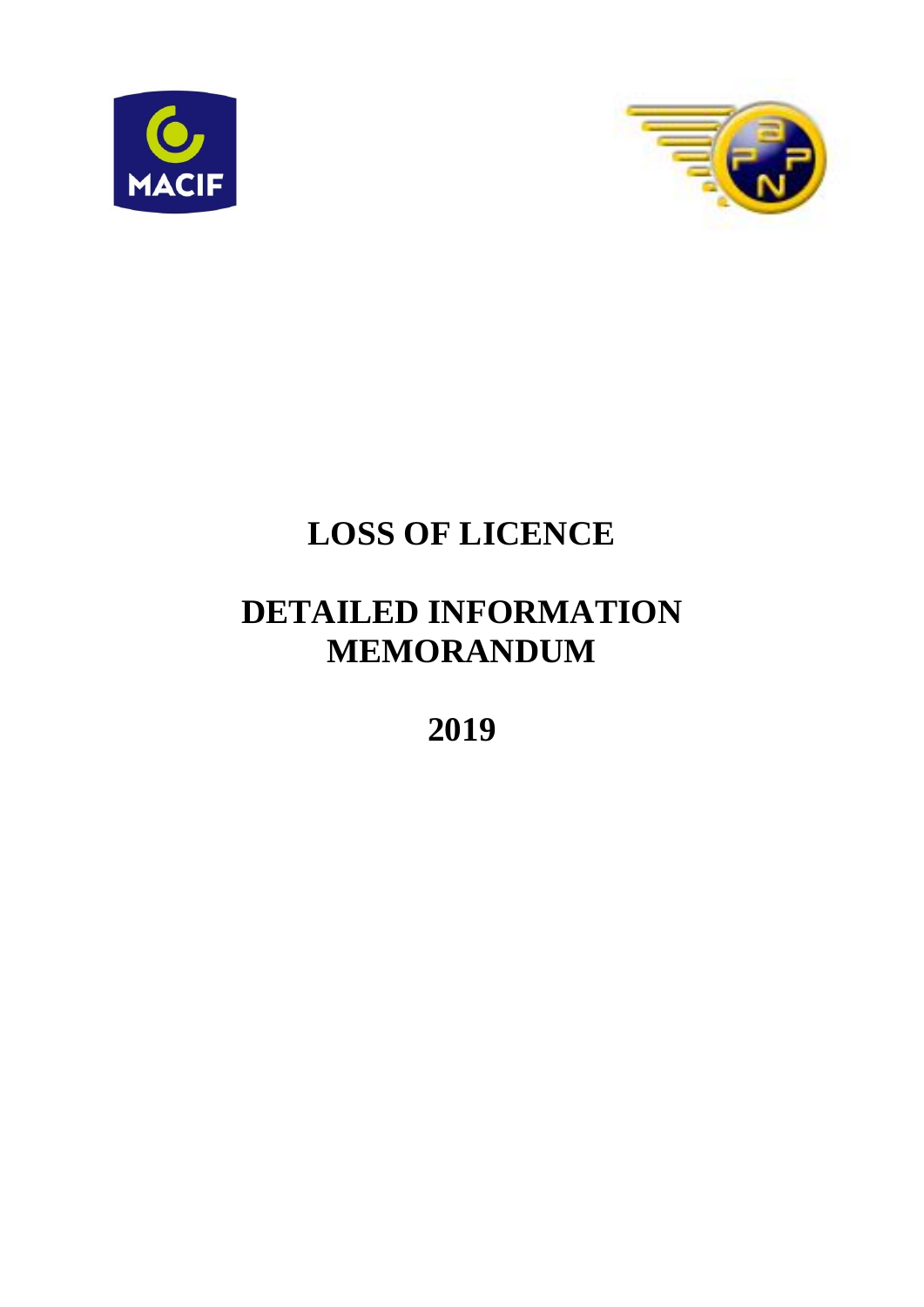### **Preamble**

The contract is governed by the [French] Insurance Code and the provisions of the voluntary group contract subscribed with MACIF by APPN ("Association de Prévoyance du Personnel Navigant") for the benefit of its members. This detailed information memorandum sets out the main provisions of the group contract.

MACIF is the insurer for this contract. MACIF is subject to the supervision of the corresponding French supervisory authority "Autorité de Contrôle Prudentiel et de Résolution" (4 Place de Budapest, 75436 Paris Cedex 9).

APPN is the authorised agent instructed by MACIF to manage the contract. For any operation in connection with the contract, you should contact APPN - 82 Rue François Mitterrand - 91200 ATHIS-MONS [France] or info@appn.asso.fr.

#### **Personal data**

The collected data will be subject to processing by APPN, management representative, on behalf of MACIF, data controller, for the handover, of the insurance contracts, their management and implementation and for marketing and prospecting purposes. They may be transmitted to MACIF group companies and its partners for the same purposes.

They will also be processed for the purposes of combating money-laundering and the financing of terrorism. Your data will be processed for the purposes of combating fraud, which may lead to your inclusion on a list of people presenting a fraud risk.

You have the right to access, correct, erase, limit and oppose the storage of your personal data; you are entitled to its portability, as appropriate; you have the right to give instructions regarding the storage, deletion and communication of your personal data after your death.

As appropriate, you may withdraw your consent to the processing of your data, in which case it will cease.

We'd like to inform you that you can register your name on what is termed a "Robinson list" so that telephone solicitation is not carried out (go to [www.bloctel.gouv.fr\)](http://www.bloctel.gouv.fr/).

You may exercise your rights and send any request for information about your personal data via the website at [www.macif.fr](http://www.macif.fr/) using the corresponding form, or by post to MACIF, Direction Générale,  $2 + 4$  Rue de Pied de Fond, 79037 Niort Cedex 9, France.

You also have the right to enter a complaint with the French national data protection authority CNIL [\(www.cnil.fr\)](http://www.cnil.fr/).

Full details on the protection of your data are available on our website at www.macif.fr.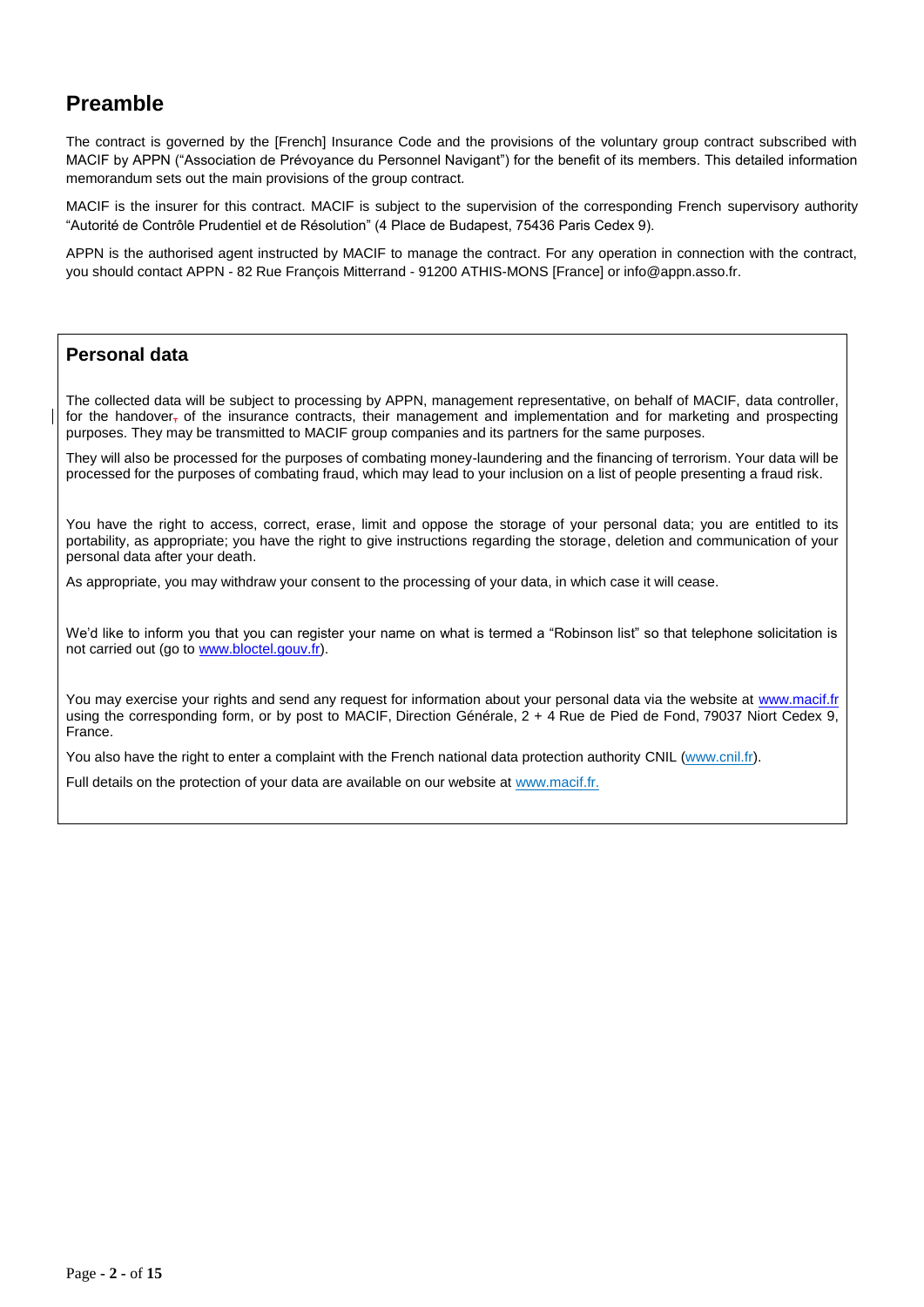# **Definitions**

For ease of reading your Loss of licence contract, "you" should be understood as meaning the member, and "we" as MACIF through its manager APPN. The purpose of the following list of definitions is to help you understand the technical terms used. **The words and expressions defined below are designated by an asterisk in the rest of the document.**

- **Member**: A natural person who is a member of the technical flight crew of an airline or air services company and has joined the contract, who is specifically named on the individual insurance certificate, and on whom the cover is based.

- **Unemployed member**: A member who holds a technical flight crew licence but is not a member of the technical flight crew of any airline or air services company.

- **Trainee member**: A member who does not hold a technical flight crew licence and is undergoing training at an aeronautical training school.

Trainee member status may be held for no more than five years; thereafter, the member is assimilated to an unemployed member. Exceptionally, a trainee member of five years' standing may retain that status for a further year if he/she presents justification of continuing training at an aeronautical training school with a view to obtain a technical flight crew licence.

- **Beneficiary(ies)**: Unless specified otherwise by the member, the beneficiaries are:

1- the member's spouse or assimilated person, i.e. the person living permanently as a couple with the member on the date of the member's death, at the same address, on a permanent basis, without being separated de jure or de facto (spouse, partner in a civil partnership and cohabiting partner); otherwise

2- the legitimate, natural or adopted children of the member who are already born or to be born, alive or represented, in equal shares; otherwise

3- the member's heirs.

- **EASA**: European Union Aviation Safety Agency (Agence Européenne de la Sécurité Aérienne)

- **FAA** : Federal Aviation Administration

- **ICAO**: International Civil Aviation Organization (Organisation de l'Aviation Civile Internationale)

- **Transition**: The point in time at which a member who ceases to be a trainee ceases to have the benefit of the special rate for trainee members.

- **Definitive loss of licence ("Perte de licence définitive" - PLD): Definitive loss of medical fitness certification**, attested by a doctor, rendering the exercise of professional flight crew functions impossible **worldwide.**.

- **Temporary loss of licence ("Perte de licence temporaire" - PLT)**: Temporary loss of medical fitness certification as a result of accident or illness, attested by a doctor, rendering the exercise of the functions authorised by the member's licence impossible. Pregnancy is not intrinsically considered an illness.

- **Psycho-organic-disorders** : all mental disorders (such as phobia, depression, anxiety, asthenia, neurosis, anguish, psychosis, burn out) as well as somatic disorders without underlying organic causes.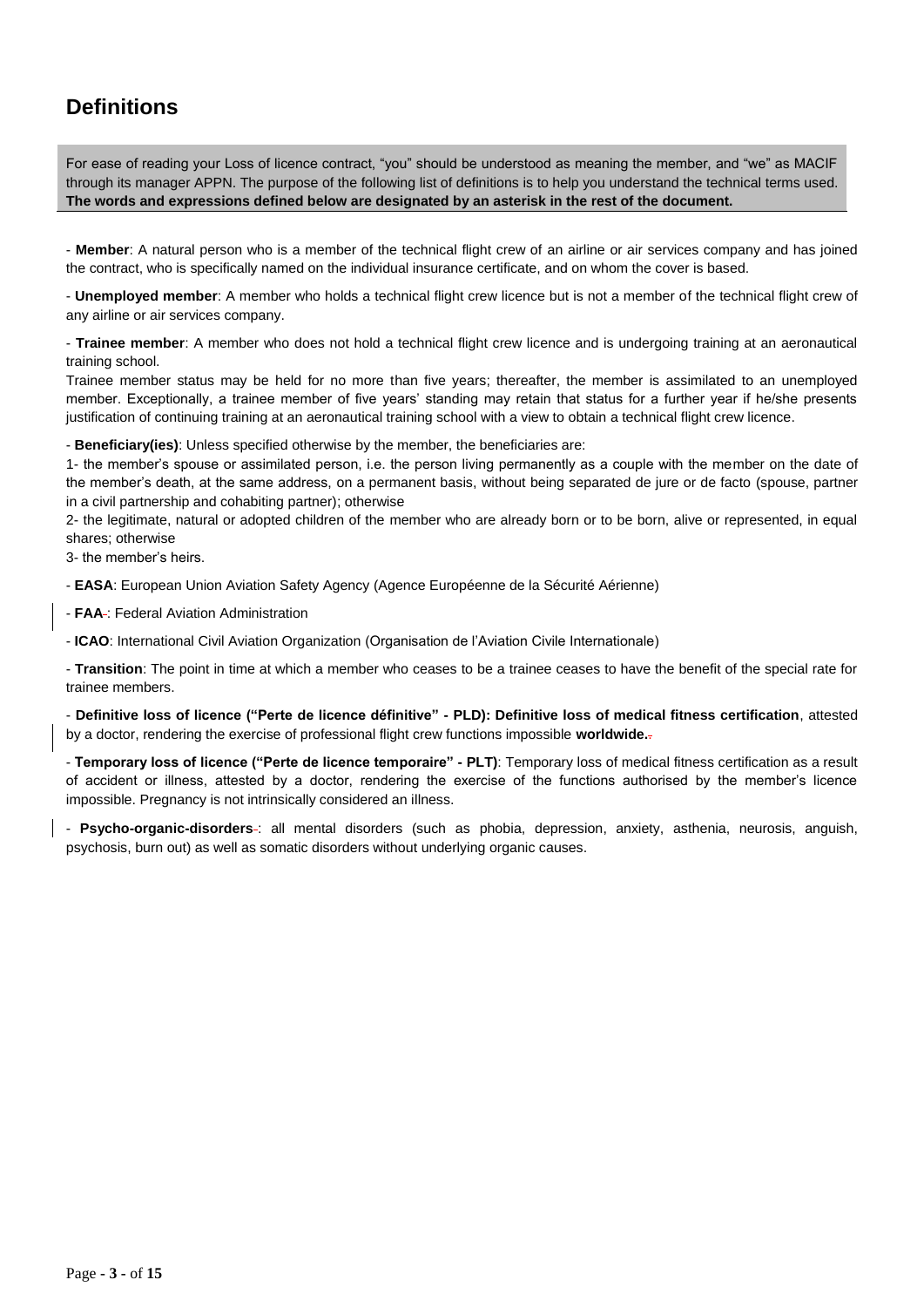# *I - Conditions of membership and declarations*

#### **PURPOSE**

This contract makes it possible to subscribe a cover in the eventuality of the definitive or temporary loss of medical fitness certification as a result of illness or accident.

#### **ARTICLE 1** – **CONDITIONS OF MEMBERSHIP**

To be able to subscribe the contract, you must, at the time of signing the membership form:

- hold a valid professional flight crew licence which complies with ICAO\* Annex 1 (International Civil Aviation Organisation),
- be at least 18 but not more than 45 years old,
- fill in and sign the membership form and answer the questions on the form, and
- produce the documents listed on the membership form.

Specific case of trainee members\*: If you have the status of trainee, you may subscribe the contract if you are less than 35 years old and you will have to produce proof of your medical fitness to hold an ICAO\* Annex 1 professional technical flight crew licence.

Once MACIF has examined your application, it may either:

- agree to the cover with no reservations,
- accept your application but limit the cover if your declarations do not correspond to its rules for accepting risks, or
- refuse your application.

If your application for membership is accepted, you will be sent an individual insurance certificate setting out the conditions of the insurance cover.

#### **ARTICLE 2** – **DECLARATIONS MADE BY THE INSURED PERSON**

The declarations concerning your marital status, your state of health, and any previous medical history which you make at the time of joining and whenever your cover is altered or upgraded are used as the basis for the insurance cover. They may justify exclusions from cover or even the refusal of cover.

You should inform us of any change in your state of health which occurs between your signing the membership form and receiving the individual insurance certificate which indicates acceptance.

If you hold a number of licences granted by various States, **you have to inform us accordingly at the time of applying, or during the lifetime of the contract if such licences are obtained after joining.**

You are also required to declare, either at the time of joining or during the lifetime of the contract, all insurance cover of the same type that you have subscribed with other insurers.

**After joining the scheme**, if you lose your job and are unemployed, you should notify us. The change in your status changes both your cover and the amount of your premiums.

**The consequences of making a false declaration are covered in the article on "False declaration" in this detailed information memorandum.**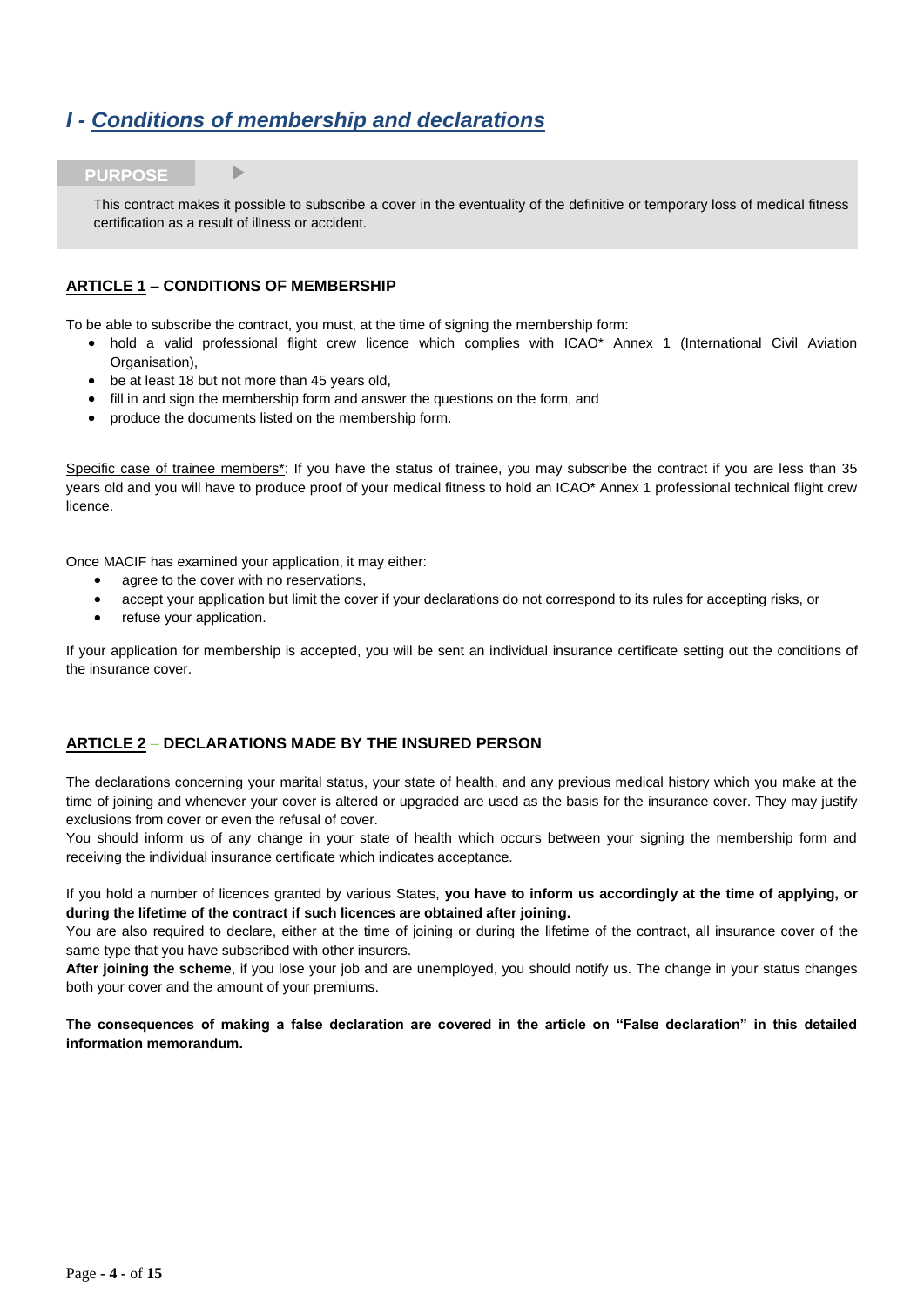# *II - Description of the cover*

**Cover for Temporary Loss loss of Licence and Definitive Loss of Licence is granted subject to compliance with the medical criteria for renewal EASA\* and ICAO\*).**

#### **ARTICLE 3** - **DEFINITIVE LOSS OF LICENCE\* (GUARANTEE D)**

Cover for Definitive loss of licence\* entitles you to receive a cash payment in the event of an incident occurring. It is broken down into two distinct guarantees: a basic cover and an optional cover for people between 55 and 65 years of age

#### **Article 3.1 – Invoking cover**

The cover applies in respect of definitive loss of licence\* as a result of illness or accident for all members\* **except for unemployed members\* i.e. members who are unemployed on the date on which the incident occurs.** Members in this latter group are covered only for definitive loss of licence\* as a result of accident or one of the following illnesses:

- infarction
- serious coronary artery disease
- cancer
- cerebrovascular accident (CVA)
- serious osteo-articular traumatism requiring surgery
- ametropia (myopia, astigmatism, hypermetropia)
- heterophoria, heterotropia
- wide-angle glaucoma
- lens opacification
- vitreo-retinal degeneration
- cholesteatoma
- chronic otitis media
- presbycusis with hearing loss

APPN reserves the right to request either salary slips or work certificates by the employer stating that the member\* pursues a paid actual activity at the time of losing his/her licence.

**Cover may be invoked on condition that you hold a certificate of medical fitness valid on the day on which the incident occurs.** In the event of definitive loss of licence\* occurring after your medical fitness certificate ceases to be valid, cover may be invoked on condition that the period during which your medical fitness has not been valid has not exceeded **one year.** This period of non-validity may exceed one year for any member registered with a Job Centre ("Pôle Emploi" in France) or any other similar body in Europe as a jobseeker looking for employment corresponding to his/her licence, or in the event of maternity.

In the event of definitive loss of licence\*, you will receive the corresponding guaranteed payment. In the event of your death occurring after your entitlement to payment has been acknowledged but before it has been paid, that sum would be paid to your designated beneficiary(ies)\*. Unless expressly specified otherwise the owed sums will be paid to:

- 1. your spouse or assimilated person, i.e. the person living permanently as a couple with you on the date of the member's death, at the same address, on a permanent basis, without being separated de jure or de facto (spouse, partner in a civil partnership and cohabiting partner); otherwise
- 2. your legitimate, natural or adopted children who are already born or to be born, alive or represented, in equal shares; otherwise
- 3. your heirs.

#### **Invoking Definitive loss of licence cover ends Temporary loss of licence cover.**

#### **Article 3.2 – Determination of definitive loss of licence\***

Definitive loss of licence\* must be recognised while you are insured and before:

- you retire as a technical flight crew member,
- your 60th birthday if you are insured for basic cover,
- your 65th birthday if you are insured for the cover for people between 55 and 65 years of age,
- your death.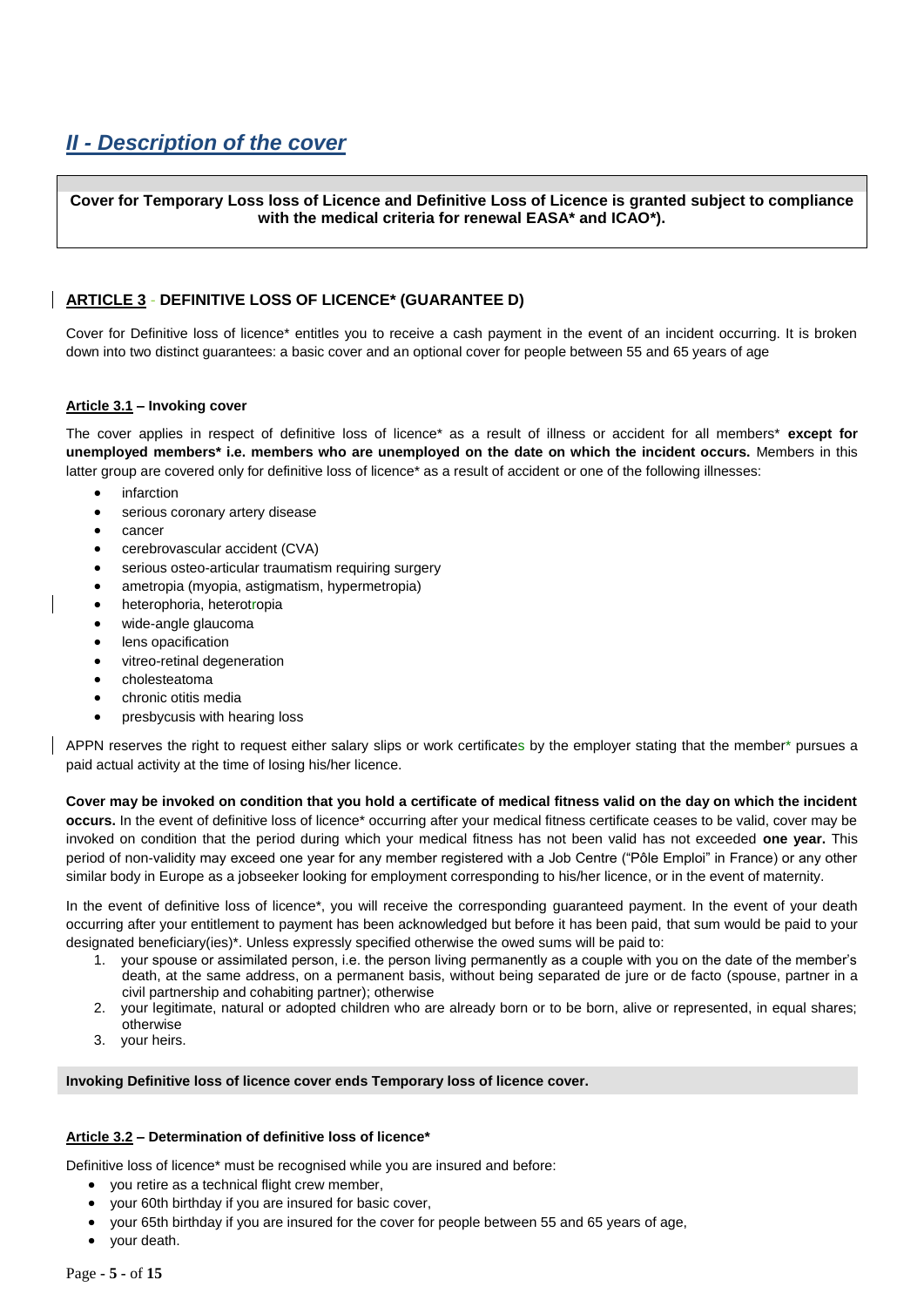The cover is granted in the event of definitive loss of licence\* recorded by:

- the Medical Board of the French Civil Aeronautics and of the French Ministry with responsibility for transport for European licences issued in France, or
- the competent authorities of the State which granted the initial Licence for holders of licences not issued by the EASA\* or the FAA\*.

APPN' s consultant doctor reserves the right to request for the medical diagnosis issued by the relevant medical authority (CMAC or similar foreign authority).

The cover is calculated by referring to the date of the insured party's request to the competent authorities for definitive loss of licence.

Nevertheless, MACIF reserves the right, before accepting such decisions, to request a medical examination by an approved doctor of our choice in accordance with the provisions of the Article on medical examinations. **In the event of a divergence between the positions of the authorities and the experts under instruction from MACIF, only the French courts are competent to deal with the dispute, in accordance with the applicable EASA medical standards.**.

#### **Specific case:**

**For the members\* who do not have a licence issued by the French civil aviation authorities**: In the case of the competent authorities on which you depend on do not issue a decision, you may request a medical examination by a doctor of our choice **if you have been unfit to exercise your profession as a technical flight crew member for medical reasons for more than one year**.

If this doctor records your definitive medical unfitness to carry out your work, you will receive, each year, one-fifth of the amount of the cover, **for up to a maximum of five years**. You will need to be able to provide proof each year of your inability to carry out your work as a member of the technical flight crew.

The cover is granted after physical delivery of the licence document(s) to the insurer or, failing that, a statement of having been officially struck off the list of flight crew members.

#### **Article 3.3 – Amount of the cover**

The amount of the cover is the amount you choose when you join the scheme. It is nevertheless limited to:

- 340 000 euros at the time of joining the scheme or of your transition\* and during the first 3 years of membership.
- 700 000 euros at the time of modifications or upgrades in the cover after 3 years of membership.

The amount of the cover is determined in tranches of 20 000 euros (called "tariff lines").

#### A – BASIC COVER

**The amount of the cover decreases once you have reached your 51st birthday**. It decreases by 10% each year until you are 60 years old. The amount of the cover is determined in accordance with the table below, according to your age on the date on which definitive loss of licence\* is declared..

| Before the age of 51 years                                 | 100% of the amount |
|------------------------------------------------------------|--------------------|
| From the age of 51 years                                   | 90% of the amount  |
| From the age of 52 years                                   | 80% of the amount  |
| From the age of 53 years                                   | 70% of the amount  |
| From the age of 54 years                                   | 60% of the amount  |
| From the age of 55 years                                   | 50% of the amount  |
| From the age of 56 years                                   | 40% of the amount  |
| From the age of 57 years                                   | 30% of the amount  |
| From the age of 58 years                                   | 20% of the amount  |
| From the age of 59 years and<br>before the age of 60 years | 10% of the amount  |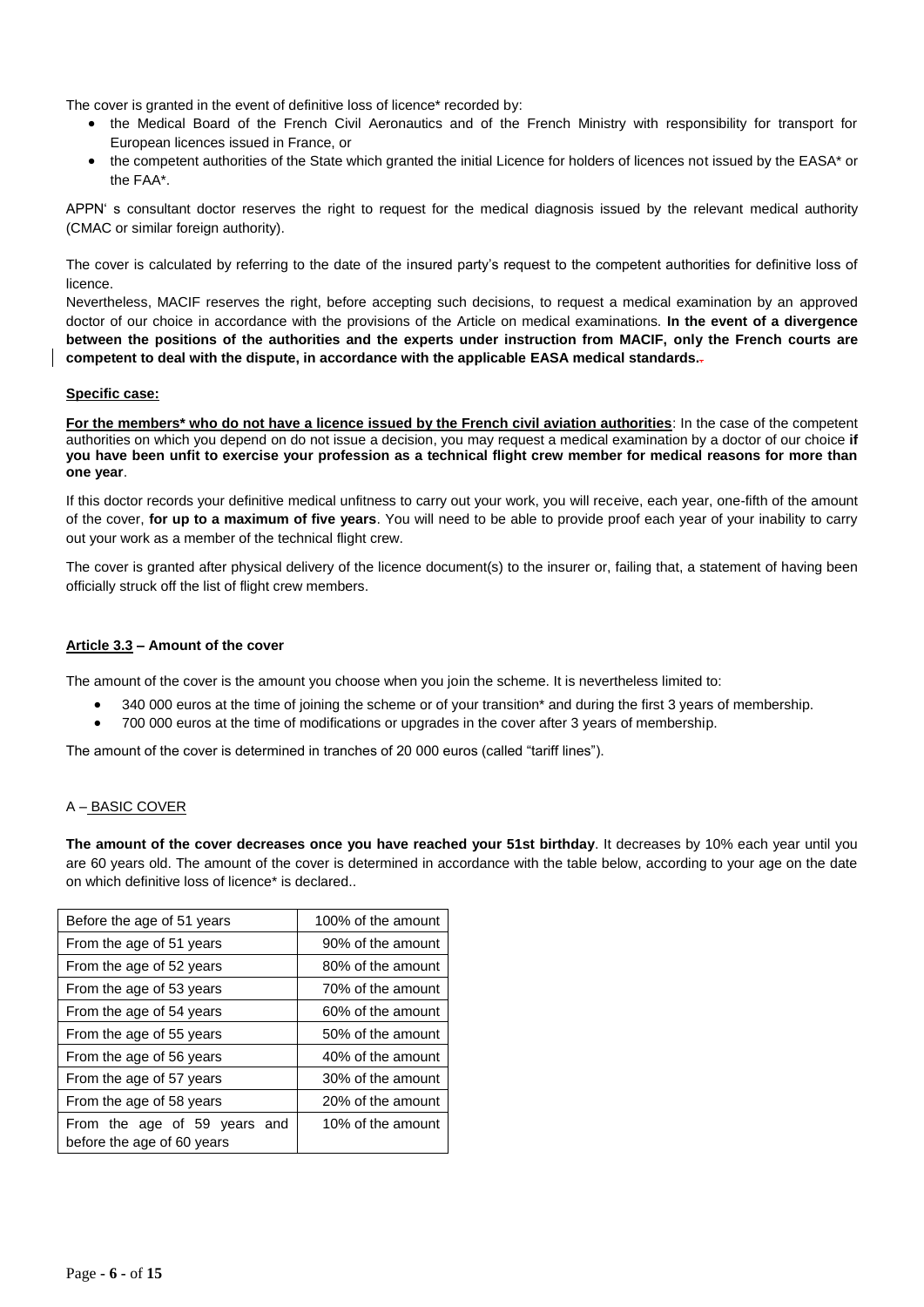#### B –COVER FOR PEOPLE BETWEEN 55 AND 65 YEARS OF AGE

APPN may offer you cover for people between 55 and 65 years old before your 55th year birthday.

The amount of the cover at 55 years of age under this option is calculated according to the same rule as for the amount of the basic cover. At 55 years of age, it is therefore equal to half the initial amount. **The amount of the cover then decreases from your 56th birthday onwards**. It decreases by 10% each year until you are 65 years old. The amount of the cover is determined in accordance with the table below, according to your age on the date on which definitive loss of licence\* is decided.

| From the age of 55 years                                   | 100% of the amount $(1)$ |
|------------------------------------------------------------|--------------------------|
| From the age of 56 years                                   | 90% of the amount        |
| From the age of 57 years                                   | 80% of the amount        |
| From the age of 58 years                                   | 70% of the amount        |
| From the age of 59 years                                   | 60% of the amount        |
| From the age of 60 years                                   | 50% of the amount        |
| From the age of 61 years                                   | 40% of the amount        |
| From the age of 62 years                                   | 30% of the amount        |
| From the age of 63 years                                   | 20% of the amount        |
| From the age of 64 years and<br>before the age of 65 years | 10% of the amount        |

(1) amount at the age of 55 years by applying the same rule as for basic cover

#### **Specific case: Declaration of fitness for work after invoking Definitive loss of licence cover:**

If, after a loss of medical certification giving rise to invocation of Definitive loss of licence cover, a member is certified as medically fit to work and resumes work as a member of a technical flight crew, MACIF will claim repayment of the amount received, less one twenty-fifth per year of unfitness to work.

#### **ARTICLE 4 - TEMPORARY LOSS OF LICENCE (GUARANTEE E)**

The Temporary Loss of Licence shall entitle to the payment of an allowance on a monthly basis in case of claim. It is broken down into two distinct guarantees: A basic cover up to 60 years of age and an optional cover for members \* over 60 years and up to 65 years of age.

#### **Article 4.1 – Invoking cover**

The cover applies in respect of Temporary Loss of Licence\* as a result of illness \* or accident\* for all members\* **except for unemployed members\*, i.e. members who are unemployed on the date on which the incident occurs.** Members in this latter group are covered only for temporary loss of licence\* as a result of accident\*.

In the event of Temporary Loss of Licence\*, you will receive an allowance paid at the end of each month. **This allowance is paid from the 29th day of temporary unfitness to work at the earliest.**

#### **Article 4.2 – Determination of temporary loss of licence\***

Temporary loss of licence\* must be recognised while you are insured and before:

- the day you retire as a technical flight crew member,
- And no later than the day of your 60th birthday if you are insured with regards to the basic cover.
- Or no later than the day of your 65th birthday if you are insured with regards to the optional cover.

The cover is granted in the event of:

- temporary loss of licence\* recorded by the competent French medical authorities for French licences, or by the competent authorities for other licences, resulting in the temporary withdrawal of the licence;
- temporary total unfitness for work, even if your licence is not temporarily suspended;
- part-time working on health grounds.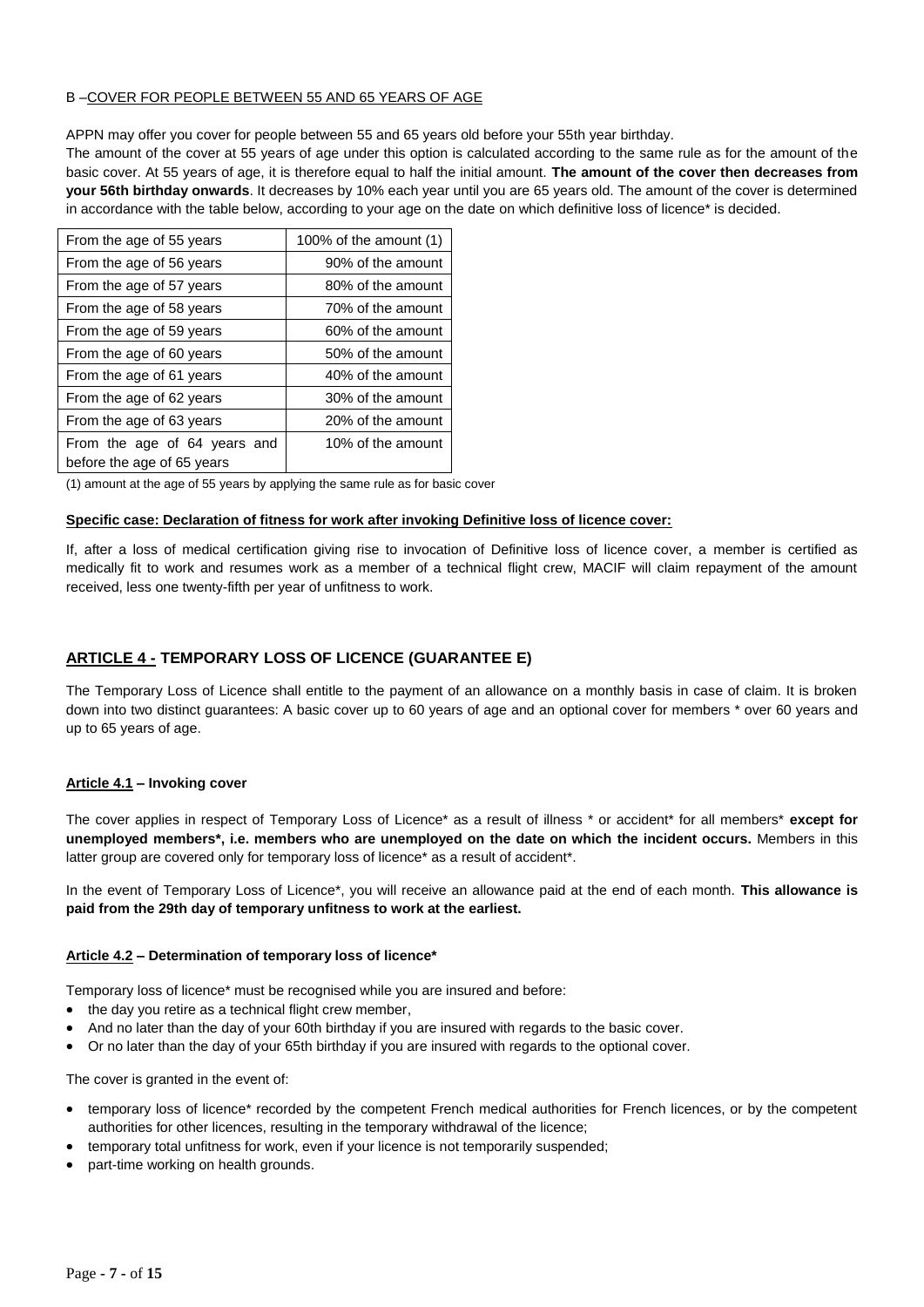#### **Article 4.3 – Duration of payment of the allowance**

Payment of the allowance is stopped as soon as one of the following events occurs:

- you are fit to resume your work;
- temporary loss of licence\* or unfitness for work reaches the maximum duration of three years. This period is limited to 12 consecutive months when you are insured for optional cover.
- definitive loss of licence\* is pronounced;
- your 60th birthday if you are insured for basic cover,
- your 65th birthday if you are insured for optional cover,
- you claim your entitlement to retire as a member of a technical flight crew,
- in the event of your death.

#### **Article 4.4 – Amount of the cover**

#### A – BASIC COVER

At the time of the subscription you determine the amount of the cover. The monthly amount may not exceed your net annual salary divided by 12, **up to the limit of 18 000 euros.** This limit is reduced, when appropriate, by the amount of any cover you may have subscribed under another insurance contract for the same risk.

We reserve the right to request you to provide evidence of your income at the time of subscription or of the last modification of the Temporary Loss of Licence\* cover.

The amount of the allowance paid to you in the event of an incident occurring is determined according to the social protection afforded by your employer.

#### **Guarantee E1**: The allowance paid is:

- 20% of the cover from the 29th day to the 91st day
- 60% of the cover from the 92nd day to the 182nd day
- 100% of the cover from the 183rd day to the 1095th day.

**Guarantee E2**: The allowance paid is 5% of the cover from the 91st day to the 1095th day.

#### **Guarantee E3**: The allowance paid is:

- 30% of the cover from the 29th day to the 91st day
- 70% of the cover from the 92nd day to the 457th day.
- 100% of the cover from the 458th day to the 1095th day.

#### **Guarantee E4**: The allowance paid is:

- 15% of the cover from the 29th day to the 182nd day
- 32% of the cover from the 183rd day to the 1095th day.

#### **Guarantee E5**: The allowance paid is:

- 100% of the cover from the 29th day to the 182nd day
- 50% of the cover from the 183rd day to the 1095th day.

**Guarantee E6**: The allowance paid is 100% of the cover from the 91st day to the 1095th day.

#### **Guarantee E7**: The allowance paid is:

- 50% of the cover from the 91st day to the 182nd day
- 100% of the cover from the 183rd day to the 1095th day.

#### **Guarantee E10**: The allowance paid is:

- 30% of the cover from the 29th day to the 182nd day
- 100% of the cover from the 183rd day to the 1095th day.

**Guarantee E11**: The allowance paid is 100% of the cover from the 91st day to the 546th day.

#### **Guarantee E12**: The allowance paid is:

- 50% of the cover from the 29th day to the 121st day
- 100% of the cover from the 122nd day to the 730th day
- 75% of the cover from the 731st day to the 1095th day.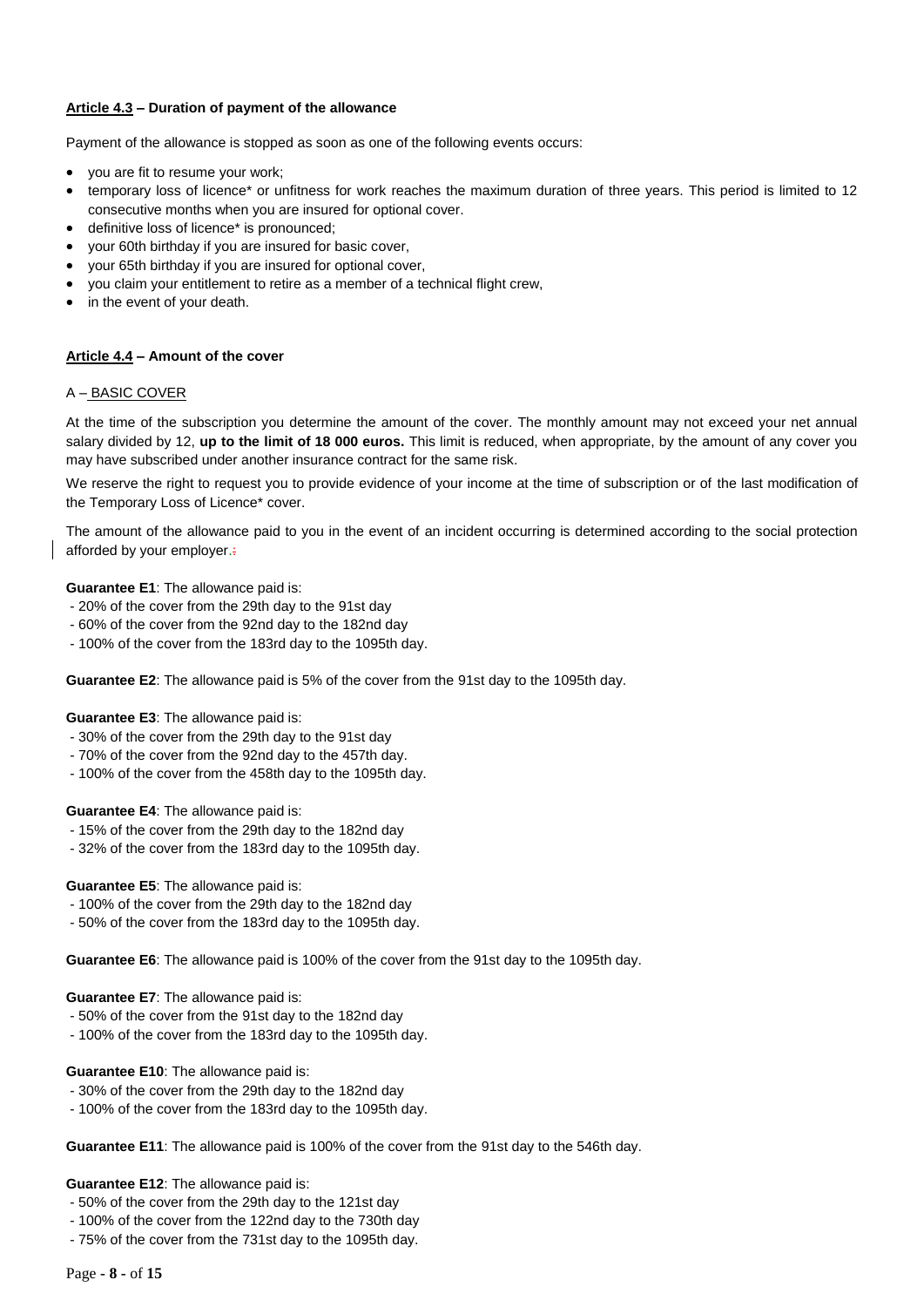#### **Guarantee E13**: The allowance paid is:

- 50% of the cover from the 91st day to the 182nd day

- 100% of the cover from the 183rd day to the 1095th day.

If the temporary unfitness to work is declared as a "serious illness" by the employer's scheme, the allowance paid is:

- 50% of the cover for a period of 365 days starting on the date on which the declaration is made by the competent authorities - 75% up to the 1095th day at the most, calculated from the start of the temporary unfitness for work.

#### **Guarantee E14**: The allowance paid is:

- 50% of the cover from the 91st day to the 365th day
- 100% of the cover from the 366th day to the 1095th day.
- If the temporary unfitness for work is declared as a "long-term illness" by the employer's scheme, the allowance paid is:
- 50% of the cover for a period of 365 days starting on the date on which the declaration is made by the competent authorities - 75% up to the 1095th day at the most, calculated from the start of the temporary unfitness for work.

#### **Guarantee E15**: The allowance paid is:

- 30% of the cover from the 29th day to the 182nd day
- 60% of the cover from the 183rd day to the 365th day
- 100% of the cover from the 366th day to the 1095th day.

**Guarantee E16**: The allowance paid is 100% of the cover from the 366th day to the 1095th day.

#### **Guarantee E17**: The allowance paid is:

- 30% of the cover from the 29th day to the 547th day
- 100% of the cover from the 548th day to the 1095th day.

**Guarantee E18**: The allowance paid is:

- 20% of the cover from the 29th day to the 91st day

For members\* deemed consolidated by the Social Security authorities but who have not yet regained their medical fitness for licence purposes, the allowance paid is 100% of the cover from the date they are deemed consolidated by the Social Security authorities up to the 1095th day.

#### **Guarantee E20**: The allowance paid is:

- 60% of the cover from the 183rd day to the 547th day
- 50% of the cover from the 548th day to the 1095th day

#### **Guarantee E22**: The allowance paid is:

- 20% of the cover from the 29th day to the 182nd day
- 60% of the cover from the 183rd day to the 547th day
- 50% of the cover from the 548th day to the 1095th day

#### **Guarantee E23**: The allowance paid is:

- 30% of the cover from the 29th day to the 365th day
- 100% of the cover from the 366th day to the 1095th day

#### **Guarantee E24**: The allowance paid is:

- 50% of the cover from the 122nd day to the 242nd day
- 100% of the cover from the 243rd day to the 730th day
- 75% of the cover from the 731st day to the 1095th day

#### **Guarantee E "Unemployment"** :

**The cover is only paid to the members\* producing justification of the payment of unemployment benefit ("ASSEDIC") by a French Job Centre ("Pôle Emploi").** 

The allowance paid is:

- 20% of the cover from the 29th day and during the entire period of entitlement to ASSEDIC unemployment benefit, with a limit of 1095 days

- 50% of the cover when entitlements to ASSEDIC unemployment benefit ends, up to the 1095th day of unfitness for work.

**The monthly allowance is only paid in respect of unfitness to work as the result of an accident.**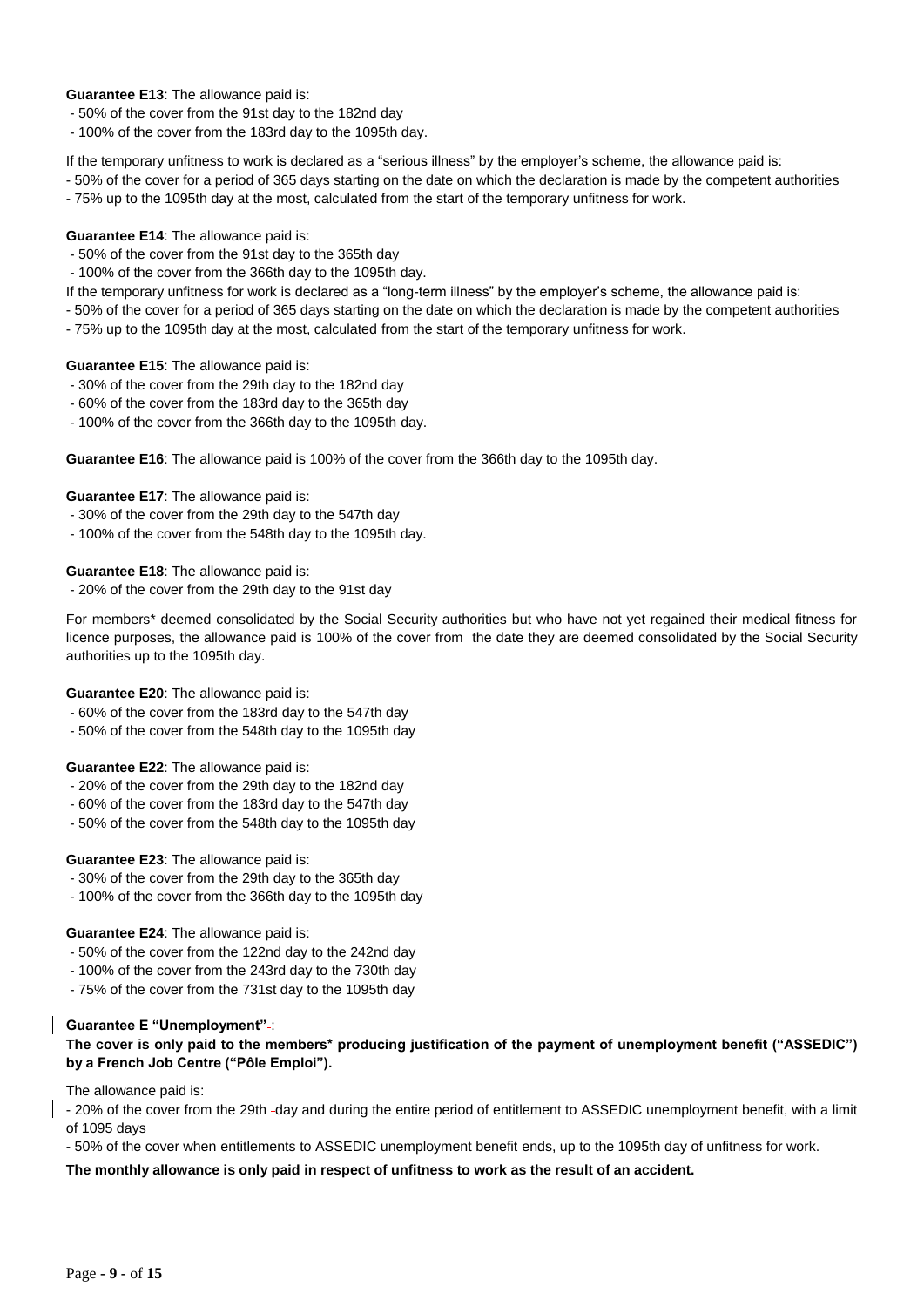#### B – OPTIONAL COVER

You may be offered to subscribe to the optional cover before your 60th birthday.

The amount of the allowance paid to you in the event of an incident occurring is identical to the one you had when you were insured for basic cover. It is set in respect of the same limits. **Nevertheless, the payment period is reduced to a maximum of 12 months.**

#### **Specific cases:**

#### **► Alternate working time**

If you have the benefit of an alternated working time clause from your employer, the payment of cover in the event of temporary loss of licence\* is suspended during periods of inactivity. APPN must be informed of this situation; you will then be refunded the premiums paid in respect of cover for the months concerned.

#### **► Part-time working on health grounds.**

If you work part-time on health grounds, the amount of the allowance paid is reduced in proportion to your activity.

#### **► Carrying out other work during the period of unfitness**

If, despite your temporary loss of licence\*, you are allowed to work **and carry out** a different flight crew job, the amount of cover paid is reduced by the amount of the pay you receive.

**The amount paid as Temporary Loss of Licence cover is not deducted from the amount of cover paid in the event of subsequent invocation of Definitive loss of licence cover.**

#### **ARTICLE 5 – TERRITORIALITY**

The cover is granted worldwide.

#### **ARTICLE 6 – EXCESS AND EXCLUSIONS**

#### **Excess applicable to psycho-organic disorders**

**During the first 6 years, after each cover took effect, an excess of 50 % is applied in case of Definitive Loss of Licence or Temporary Loss of Licence consecutive to psycho-organic disorders. Obviously, the payments made will be limited to 50 % of the basic amount chosen.**

**During the contract period, in case of an increase in the cover this excess will apply mutatis mutandis to the differential of the cover.**

**This excess applies for any new membership or increase in the cover as from the 1st July, 2015 for the Definitive Loss of Licence cover and from the 1st January 2017 for the Temporary Loss of Licence cover.**

#### **Cover is granted subject to the following limitations and restrictions:**

**Illnesses first noted by a doctor before the member\* joins the scheme and which are specifically excluded, as indicated on the individual insurance certificate.**

**Specific exclusions from temporary loss of licence cover and from definitive loss of licence cover\***

**Incidents resulting from the following are excluded:**

- **intentional or fraudulent action on the part of the member\***
- **civil war or war with another country**
- **acts of terrorism, uprisings or rioting in which the member\* has taken an active part**
- **exposure to a source of ionising radiation or radiation of nuclear origin**
- **participation by the member\* in challenges, bets, attempts to break records, or in their preparation**
- **wing suit or base jump practise**
- **use by the member\* of an aircraft for acrobatic or low-altitude flying ("hedge-hopping"), except in cases of force majeure or if special authorisation has been granted by the competent authorities. The contract does however cover aerial acrobatics in an aircraft with a certificate of airworthiness approved for acrobatics, on condition that the pilot is suitably qualified**
- **use by the member\* for taking off or landing on the ground or on water at an aerodrome or a hydro-aerodrome not**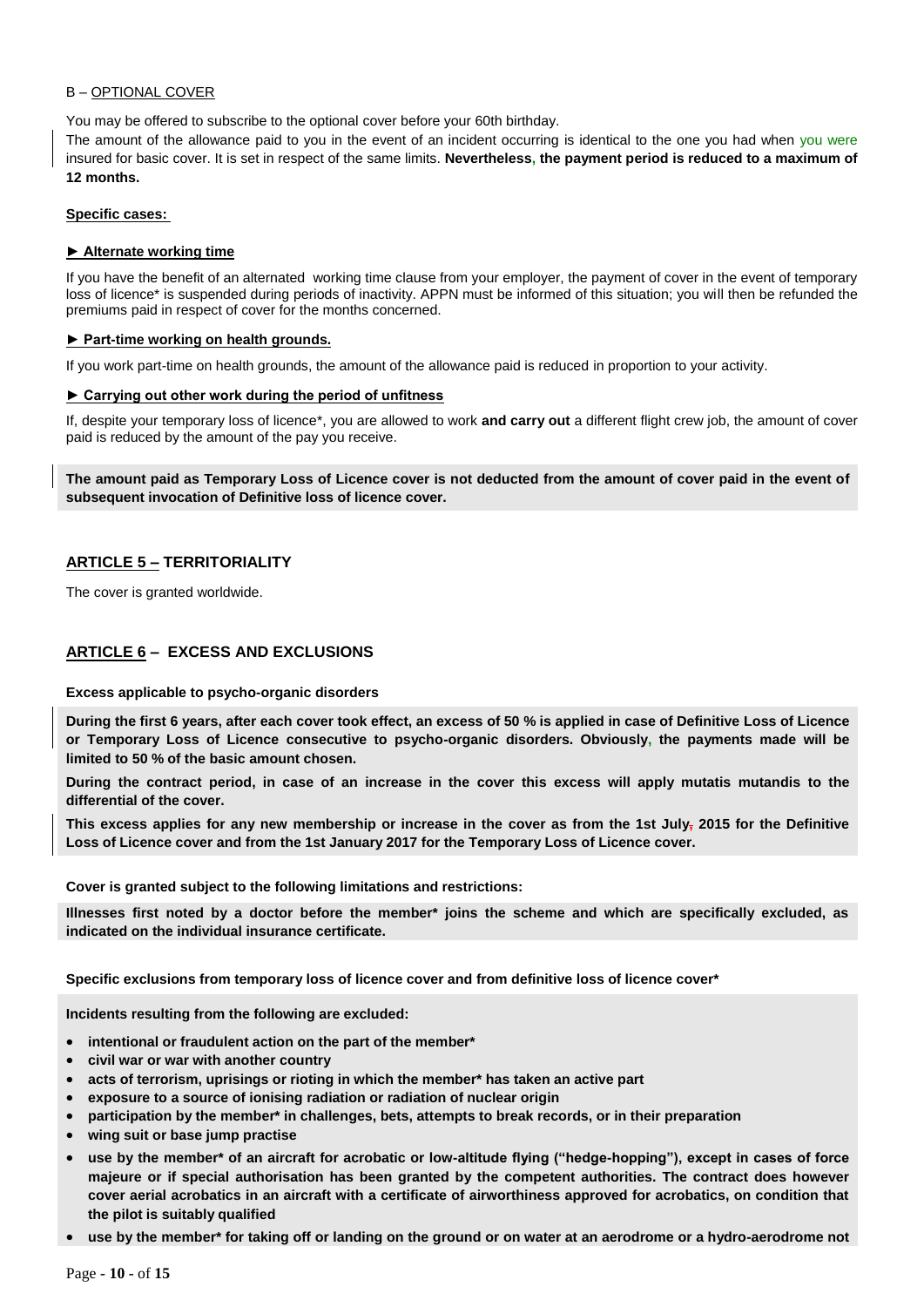**officially open to public air traffic or not authorised, in the case of a restricted-use aerodrome, for the type of aircraft used, or a manoeuvre carried out in violation of a refusal to allow landing on the ground or on water or taking off, except in cases of force majeure**

*This exclusion does not apply to firefighting or rescue manoeuvres, or Civil Security interventions.*

- **use by the member\* of an aircraft with no valid certificate of airworthiness or certificate of limited airworthiness if the type of aircraft is required by law to have one This exclusion does not apply to test flights and acceptance tests for new, repaired or overhauled aircraft, with the exception of prototypes.**
- **suicide attempts, duels, brawling (except in the case of legitimate defence) on the part of the member\***
- **participation in military operations. This exclusion does not apply during the completion, during peacetime, of either military service, or periods of military instruction not exceeding thirty days**
- **In the event of an airline being requisitioned by the public authorities, cover is maintained if the requisition allows normal operation of the airline by its normal crew members according to normal working methods.**
- **use by the member\* of substances classed in the [French] Public Health Code as drugs or psychotropic substances unless on medical prescription or absorbed accidentally**
- **drunkenness on the part of the member\* or the consequences of his/her consumption of alcohol**
- **loss of function or specialisation and professional unfitness without withdrawal of licence on medical grounds**
- **withdrawal of licence on disciplinary grounds.**

**Specific exclusions from temporary loss of licence\* cover**

**Periods of stopping work in order to undertake treatment in a health resort.**

### *III - Operation of the contract*

#### **ARTICLE 7 – DATE OF TAKING EFFECT AND DURATION OF THE CONTRACT**

Subject to subsequent acceptance by MACIF, the contract shall take effect on the date indicated on your membership form. This may not under any circumstances be earlier than the date on which the membership form is passed on to an APPN representative, or the date on which it was sent, as attested by the postmark.

At your specific request, the contract will enter into force on that date. Otherwise, it will take effect on expiry of the cancellation period indicated in the Article entitled "Cancellation period".

Definitive loss of licence cover for people between 55 and 65 years old takes effect on the first day of the month following the member's 55th birthday. This cover then irreversibly replaces the basic Definitive loss of licence cover.

The Temporary Loss of Licence cover takes effect on the first day of the month following the member's 60th birthday.

#### **In all cases, the date on which your contract takes effect is indicated on your individual insurance certificate.**

The first insurance period ends on December 31<sup>st</sup> of the year in which you join the scheme. Cover is then renewed by tacit agreement for periods of one year, subject to the provisions set out in the article on "Cessation of Cover".

#### **ARTICLE 8 – ALTERATION OF COVER**

You may at any time request a reduction in your cover.

#### **Increasing cover is only possible if you are under 50 years of age on the date of making the request. Such an increase is limited to two tariff lines every five years.**

Up to the age of 50, you may request an increase in your cover**, within the limit of two tariff lines**, if your remuneration increases by at least 15% as the result of a change in your duties, place of work, qualification or employer.

If you request an increase in cover, you will have to answer a number of questions on your health status. On the basis of these declarations, we may:

- agree to your request with no reservations, or
- agree to your request but exclude, only with respect to the difference in cover, the consequences of illnesses or accidents noted prior to your request, or
- refuse your request.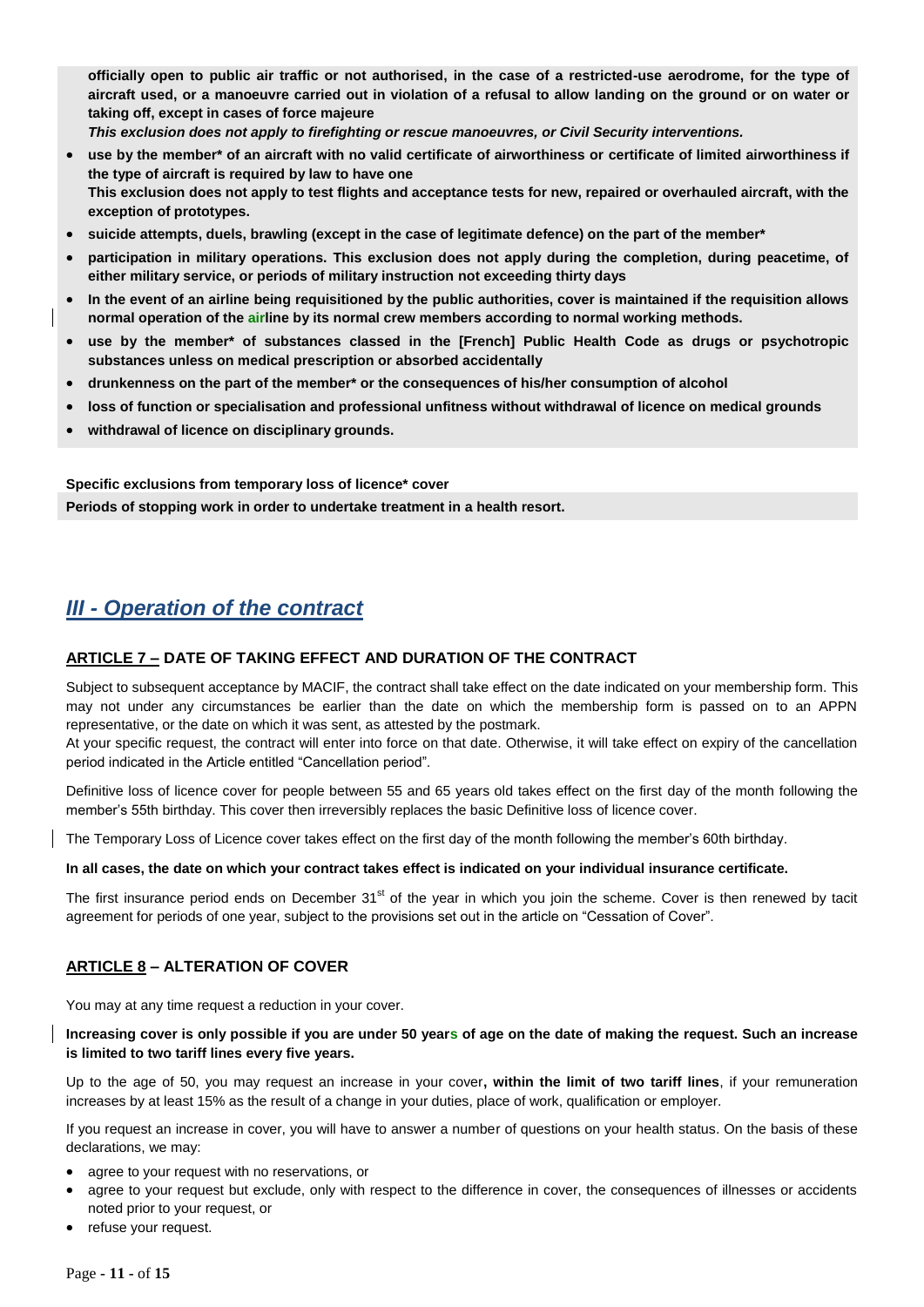If your request is accepted, you will be sent an individual insurance certificate describing the new insurance conditions.

**In any case the maximum amount for the Definitive Loss of Licence\* is limited to 340 000 € during the first 3 years of the membership.**

#### **ARTICLE 9 – UPGRADING OF COVER**

The cover may be upgraded at our initiative, at regular intervals of 2 years. The cover is then shifted to up one tariff line. Each time the cover is upgraded, you may request that it should not applied. This upgrade of cover will only come into effect after the first 3 years of membership.

#### **ARTICLE 10 – CESSATION OF COVER**

Cover shall cease:

- at your request, if you wish to end your insurance cover. You should send APPN a letter by registered post with acknowledgement of receipt. Termination will take effect on the first day of the month following receipt of that letter
- in the event of failure to pay a premium under the conditions provided for in the Article on "Failure to pay a premium"
- in the event of termination of the group contract by APPN or MACIF
- in the event of total withdrawal of MACIF's accreditation
- if you cease to be a member of APPN
- if you have reached the age limit for the cover
- in the event of your retirement as a technical flight crew member
- in the event of your death.

#### **ARTICLE 11 – FORMALITIES IN THE EVENT OF TEMPORARY OR DEFINITIVE LOSS OF LICENCE**

**Any incident for which cover could possibly be invoked must be notified to APPN within five days, ON PAIN OF FORFEITURE, except in fortuitous circumstances or in cases of force majeure.**

You should send full information on the circumstances of the incident and its known or presumed causes to APPN as quickly as possible. You must also reply to all requests for supporting documents or examination that we send you.

**In the case of definitive medical unfitness,** you must provide us with all the supporting documents requested, including:

- a photocopy of the notification of definitive physical unfitness to work as a professional technical flight crew member drawn up by the CMAC or the competent authority that issued the licence,
- a copy of your valid identity document,
- a copy of your last pay slip or a statement from your employer.

For the APPN' s consultant doctor, you must provide:

a copy of the medical diagnosis issued by the relevant medical authority (CMAC or similar foreign authority).

### **In the case of total temporary unfitness to work or of part-time work on medical grounds**, you must provide, **within eight**

- **days** the sick note or a formal medical document stating the start date of part-time work on medical grounds:
	- a copy of your last pay slip,
	- a medical certificate or sick note notifying your physical unfitness to exercise your profession as the result of an accident or illness. The medical certificate must indicate the expected end date of your sick leave and if this date has to be postponed a new medical certificate is required within 48 hours following the date mentioned on in the previous medical certificate.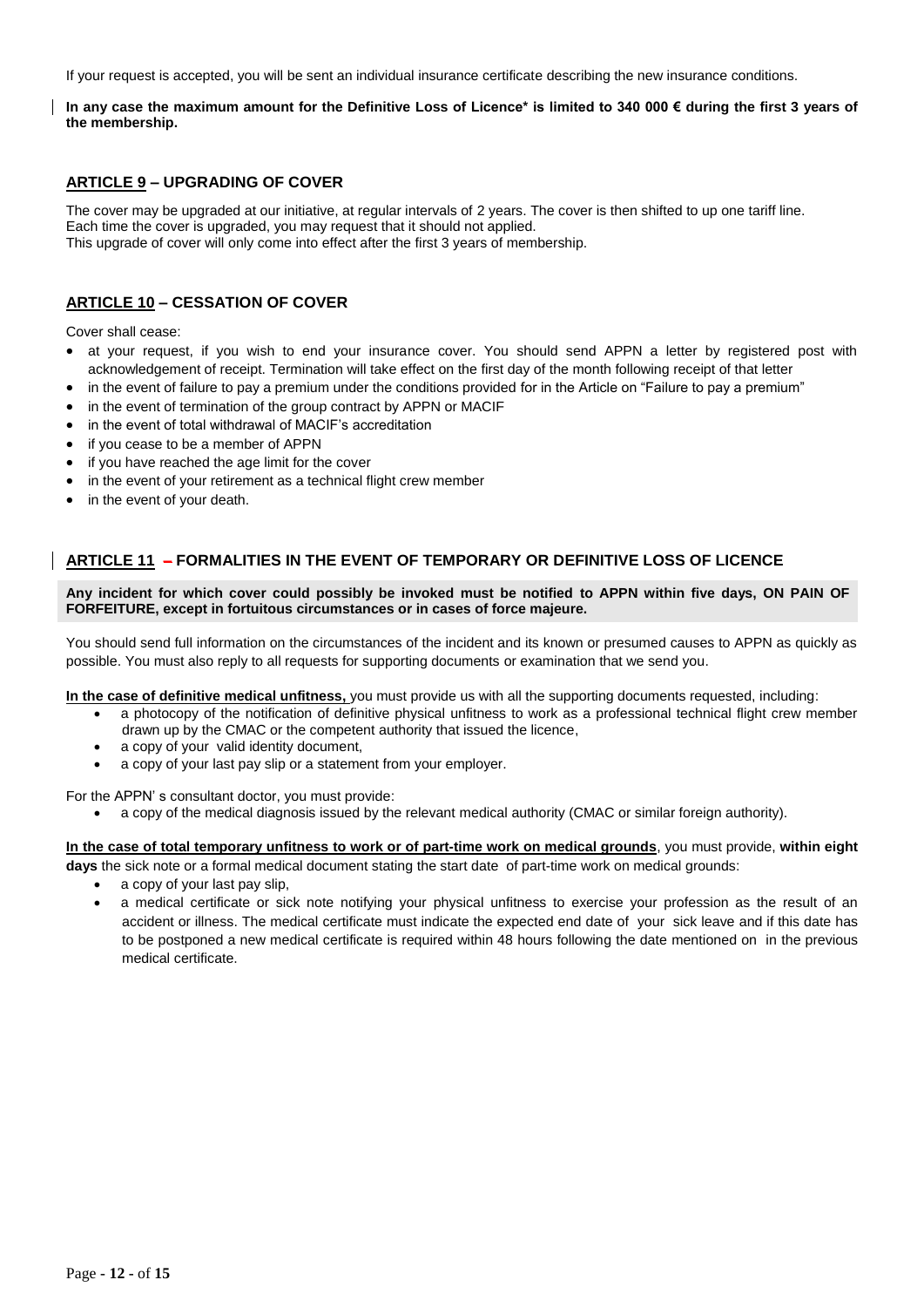## *IV - Premiums*

#### **ARTICLE 12 – AMOUNT OF THE PREMIUM**

Premiums are calculated according to the amount of cover subscribed and your age.

#### **ARTICLE 13 – PAYMENT OF PREMIUMS**

The insurer is an undertaking operating variable premiums. You are required to pay an annual premium and any arrears. The amount of the monthly premium is mentioned on your insurance certificate. Under no circumstances, you would be required to pay more than the maximum premium, which is set at twice the amount of the annual premium.

#### **ARTICLE 14 – FAILURE TO PAY A PREMIUM**

In accordance with the provisions of Article L.141-3 of the [French] Insurance Code, if a premium or part of a premium is not paid within ten days of its due date, APPN shall send the payer, to his/her last known home address, a notice to pay by registered post informing the person that the cover provided by the contract would be terminated 40 days after despatch of the letter if the premium were to remain unpaid.

### *v - General points*

#### **ARTICLE 15 – CANCELLATION PERIOD**

You have thirty days within which to cancel the contract. This period starts on the day you are informed that the contract has come into effect by the receipt of your insurance certificate.

Should you wish to cancel, you must notify APPN at 82 Avenue François Mitterrand, 91200 ATHIS-MONS [France] by registered letter with acknowledgement of receipt in the following terms:

"I the undersigned (family name, first name, address) declare that I wish to cancel my subscription of the Loss of licence contract subscribed on [date] Date and signature".

Any premium paid will then be refunded to you within no more than thirty days from the date of receipt of your registered letter.

#### **ARTICLE 16 – FALSE DECLARATION**

#### **In the event of making an inaccurate declaration at the time of subscription, an upgrade, or a request for higher cover:**

In the case of omission or unintentional inaccuracy, and in accordance with Article L113-9 of the [French] Insurance Code:

- if no incident has occurred, we would propose new insurance conditions, if this is possible in the light of the updated information. Otherwise, the contract would be terminated;
- if an incident has occurred, apart from the application of the rules set out above, the allowance paid would be reduced in proportion to the premium actually paid compared with the premium that would have been due if your declarations had been complete and accurate.

In the event of withholding information or making an intentionally false declaration, we may deem the contract null and void in accordance with Article L113-8 of the [French] Insurance Code. In such case we would retain the premiums fallen due, as compensation.

#### **In the event of making a false declaration in the performance of the contract:**

Any reticence to undergo a check required by MACIF or a medical examination, or any intentionally false declaration on the part of the insured party\*, or the production of inaccurate or deliberately untrue documents regarding the marital status of the insured party\*, the date, the circumstances or the origins of the temporary or definitive loss of licence **shall result in loss of all entitlement to payments in respect of the cover concerned, and could result in the contract being terminated as of the date on which the first false declaration was made.**

In such case we would retain the premiums fallen due, as compensation.

**In addition to these provisions, failure to declare the possession of all the French and foreign licences you hold shall result in the forfeiture of your entitlements.**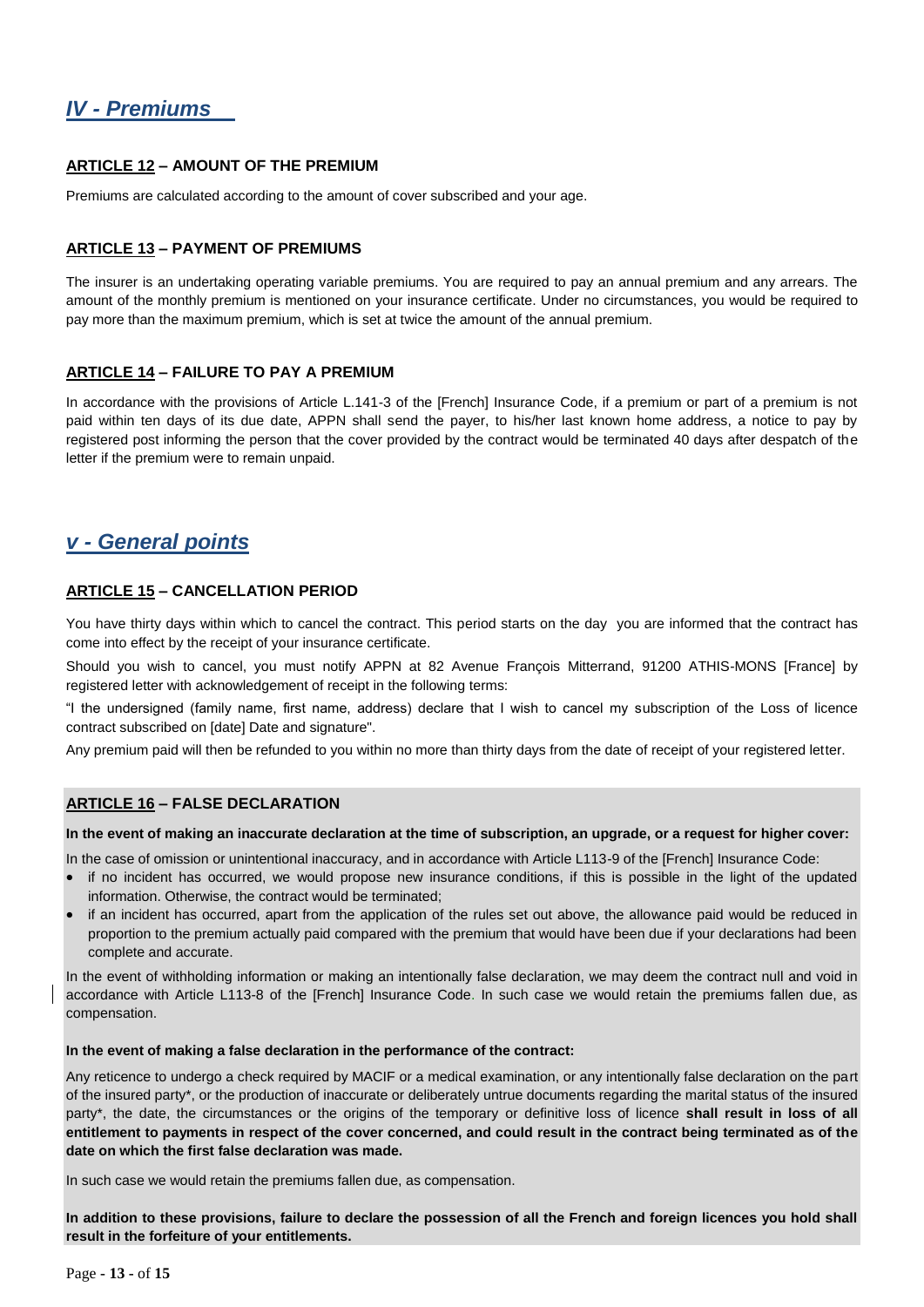#### **ARTICLE 17 – COMPLAINTS**

If there is something you are not satisfied with, APPN is the best interlocutor. You can contact APPN at the following address: APPN – 82, avenue François Mitterrand – 91200 ATHIS-MONS.

If you are not satisfied with our answer, please send your complaint writing to MACIF' s Quality Department, at the following address: CS 69109, 79061 Niort Cedex 9 [France].

We will make every effort to deal with your complaint as quickly as possible-, and at the very least within the statutory period.

#### **ARTICLE 18 – MEDIATION**

After the exhaustion of the internal procedures mentioned in the above article, you may refer to the insurance mediator at the following address: La médiation de l'Assurance -TSA 50110 – 75441 PARIS CEDEX 9 Website: www.mediation-assurance.org

#### **The mediator will assert jurisdiction only if all the internal means of redress have been exhausted.**

In all cases, the parties remain at liberty to uphold their rights before the courts.

#### **ARTICLE 19 – TIME LIMITATION**

This is the period of time after which any request in relation to the insurance contract ceases to be admissible. Any action arising out of the contract is out of time two years after the occurrence of the originating event.

The time limitation period only commences, however, on the date on which the beneficiary has knowledge of the incident, if he/she proves that he/she was unaware of it until that date.

The time limitation may be interrupted by:

- one of the ordinary causes of interruption provided for in Articles 2240 et seq. of the [French] Civil Code;
- the designation of an expert;
- MACIF sending a registered letter with acknowledgement of receipt to the member in connection with payment of the premium;
- the member sending MACIF a registered letter with acknowledgement of receipt in connection with payment of an allowance.

The time limitation may also be suspended:

- if the person is not in a position to take action or is a minor,
- if the insurer as the injured party takes the lead in the proceedings, or
- if the judge calls for an investigation prior to commencing proceedings.

#### **ARTICLE 20 – INVESTIGATION AND MEDICAL EXAMINATION**

We may at any time call in a medical advisor we designate to carry out a medical examination in connection with an application or the continued payment of cover.

In the event of the insured person disagreeing with the medical advisor's conclusions, each party shall designate one medical adviser to give his/her opinion, and a joint expert assessment shall be organised. If these experts do not agree, they shall be joined by a third, and the three experts shall work together, reaching a majority decision. If they cannot agree on the appointment of a third expert, he/she will be chosen, at the request of the most diligent party, by the presiding judge of the regional court of the insured party's declared place of residence, the other party having been called to the hearing by registered letter. Each party shall bear the fees and expenses of the doctor it has designated and shall bear half those of the third doctor.

**Payment will not be made if you refuse to submit to a medical assessment, or if after following the procedure the assessment reveals that the conditions required for receiving payment are not met.**

**This procedure does not, however, prevent you from claiming your rights before the competent courts.**

**MACIF ("Mutuelle Assurance des Commerçants et Industriels de France et des Cadres et Salariés de l'Industrie et du Commerce")**